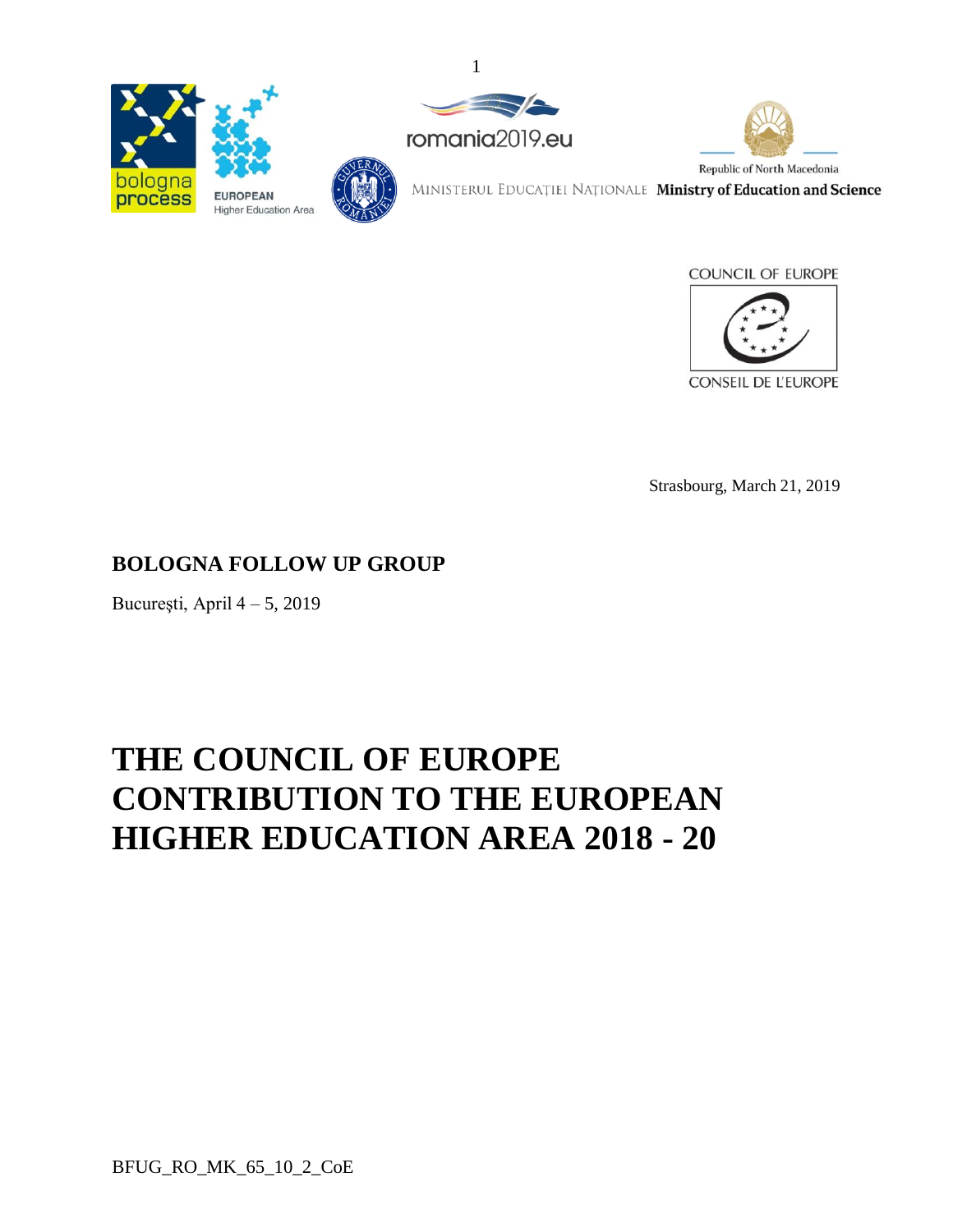# **INTRODUCTION**

The Council of Europe is a consultative member of the BFUG and Board. It has been an active contributor to the Bologna Process since the outset, including as Chair or Co-Cahir of Working Groups on Structural Reforms (2012 – 15) and Qualifications Frameworks (2007 – 09 and 2009 – 12) and a member of several other working or advisory groups. With UNESCO, the Council of Europe is the co-depository of the Lisbon Recognition Convention, the only legally binding text of the EHEA, which had been ratified by all EHEA member States but one as well as by several non-EHEA countries.

### **FRAMEWORK**

The Council of Europe's [Education](https://www.coe.int/en/web/education) program is overseen by the Steering [Committee](https://www.coe.int/en/web/education/cdppe) on [Educational](https://www.coe.int/en/web/education/cdppe) Policy and Practice (CDPPE), made up of the representatives of all 50 States Party to the European Cultural Convention, including all 48 EHEA members.

At the CDPPE plenary session on March 19 – 21, 2019, Maria Fassari (Greece) was elected Chair and Maija Innola (Finland) - a member of the BFUG – Vice Chair. The CDPPE meets twice a year, normally in March and October. Its next meeting will be held in Strasbourg on October 17 - 18, 2019. A sub-group on higher education advises the CDPPE and its Bureau.

The Education Department is part of the Directorate of Democratic Participation, encompassing Education, Culture and Youth, with Matjaž Gruden as Director.

The Head of the Education Department is Sjur Bergan. The Education Policy Division is headed by Michael Remmert, the Division for [Cooperation](https://www.coe.int/en/web/education/capacity-building) and Capacity Building is headed by Sarah Keating and the European Centre for Modern [Languages,](https://www.ecml.at/) located in Graz, by Sarah Breslin. Stefania Kruger (Education Policy Division) is Secretary to the CDPPE.

# **THE COUNCIL OF EUROPE EDUCATION PROGRAM**

The Education program<sup>1</sup> aims to strengthen the contribution of Education to the Council of Europe's overarching goals of democracy, human rights, and the rule of law. In the 2018 – 19 program, adopted by the Committee of Ministers at the end of November 2017 and adjusted in April 2018, all education projects are incorporated into the overall program on Education for Democracy. Higher [education](https://www.coe.int/en/web/higher-education-and-research/home) is a policy area within the program as well as a part of several transversal projects, in particular:

- ➢ [Competences](https://www.coe.int/en/web/education/competences-for-democratic-culture) for Democratic Culture
- ➢ Ethics, [Transparency,](https://www.coe.int/en/web/ethics-transparency-integrity-in-education) and Integrity in Education (ETINED)
- ➢ Education for [Democratic](https://www.coe.int/en/web/edc) Citizenship and Human Rights Education

 $\overline{a}$ <sup>1</sup> A power point presentation will be found at [https://rm.coe.int/rma/drl/objectId/090000168077bad8.](https://rm.coe.int/rma/drl/objectId/090000168077bad8)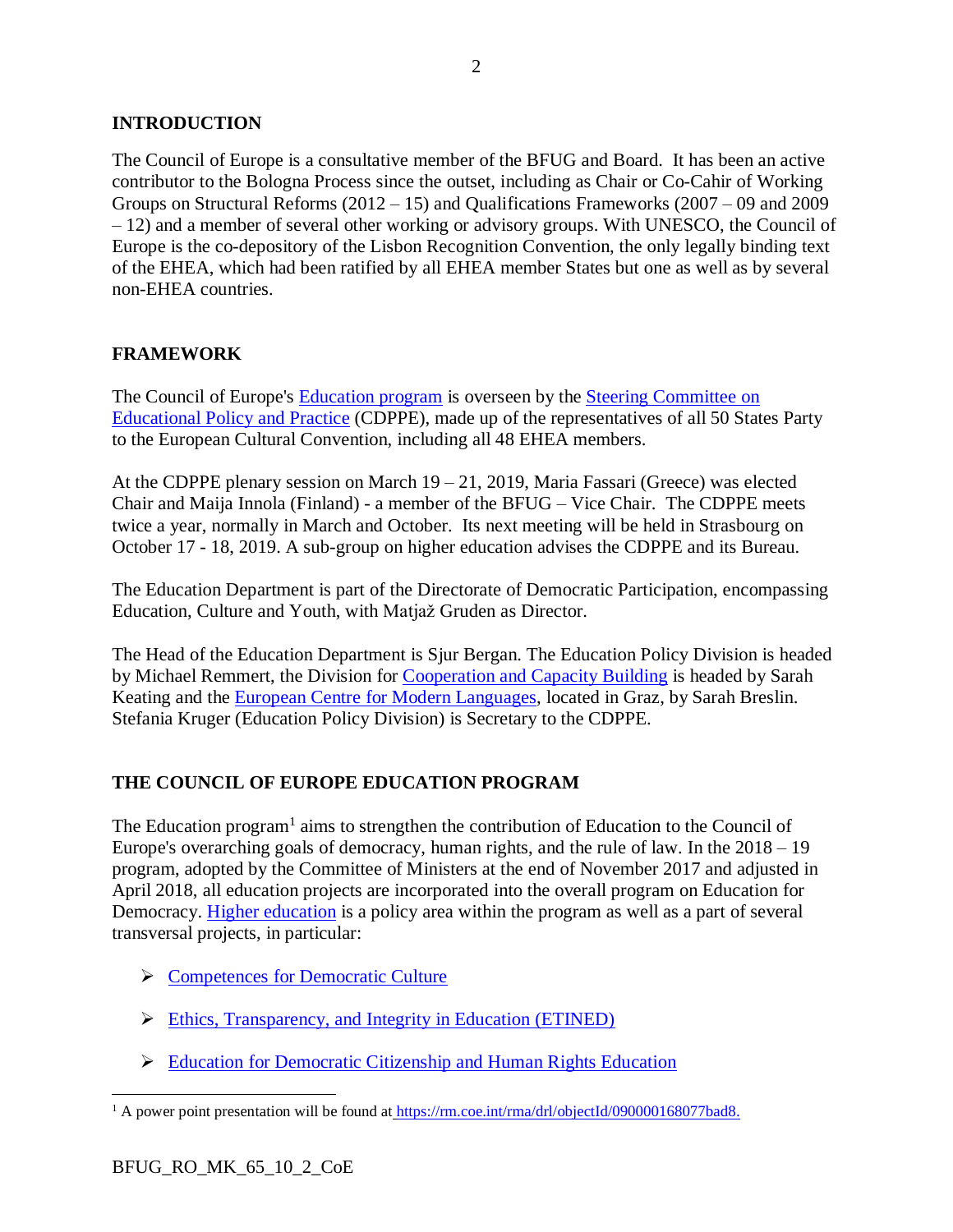#### **The democratic mission of higher education**

Higher education plays a key role in developing and maintaining the democratic culture without which democratic institutions, laws, and election will not function in practice. Since the late 1990s, the Council of Europe has cooperated with the [International Consortium for Higher](http://www.internationalconsortium.org/)  [Education, Civic Responsibility and Democracy](http://www.internationalconsortium.org/) on furthering the democratic mission of higher education. The European [Wergeland](http://www.theewc.org/) Centre and other partners have now also joined this cooperation, which is focused around Global Fora every two – three years as well as a series of publications.

*The next Global Forum will be held at Council of Europe Headquarters in Strasbourg on June 20 – 21, 2019 and will focus on "Academic Freedom, Institutional Autonomy, and the Future of Democracy".* In this context, it is worth recalling that the Council of Europe also played a key role in developing the BFUG discussion document on [fundamental](https://media.ehea.info/file/20161208-09-Bratislava/12/8/BFUG_SK_ME_52_9_Fundamental_values_669128.pdf) values submitted to the BFUG meeting in December 2016.

An invitational conference on the local mission of higher education was held in Dublin on October  $4 - 5$ , 2018. It included a public event open to the broader Irish higher education community, and a book on the basis of the conference will be published in late spring/early summer 2019, hopefully in time for a follow up conference to be held in Strasbourg on June 18 – 19.

#### **Recognition of qualifications**

With UNESCO, the Council of Europe is co-depository of the [Lisbon Recognition Convention.](https://www.coe.int/en/web/higher-education-and-research/lisbon-recognition-convention) It serves as co-secretariat to the Lisbon Recognition Convention Committee as well as to the [ENIC Network,](https://www.coe.int/en/web/higher-education-and-research/enic-naric) which cooperates closely with the NARIC Network of the European Commission. Jean-Philippe Restoueix is co-secretary top both bodies.

The annual ENIC/NARIC meeting will be held in Köln on June  $16 - 18$ , while the Lisbon Recognition Convention Committee will meet at UENSCO Headquarters in Paris on June 28, 2019.

The Council of Europe has volunteered to participate in the peer group on recognition in the  $2018 - 20$  work program.

#### **Qualifications frameworks**

The Council of Europe coordinates the Network of national correspondents for qualifications frameworks, established to exchange experience in the development and self-certification of national qualifications frameworks within and against the Overarching Framework of Qualifications of the European Higher Education Area (QF-EHEA) as well as to ensure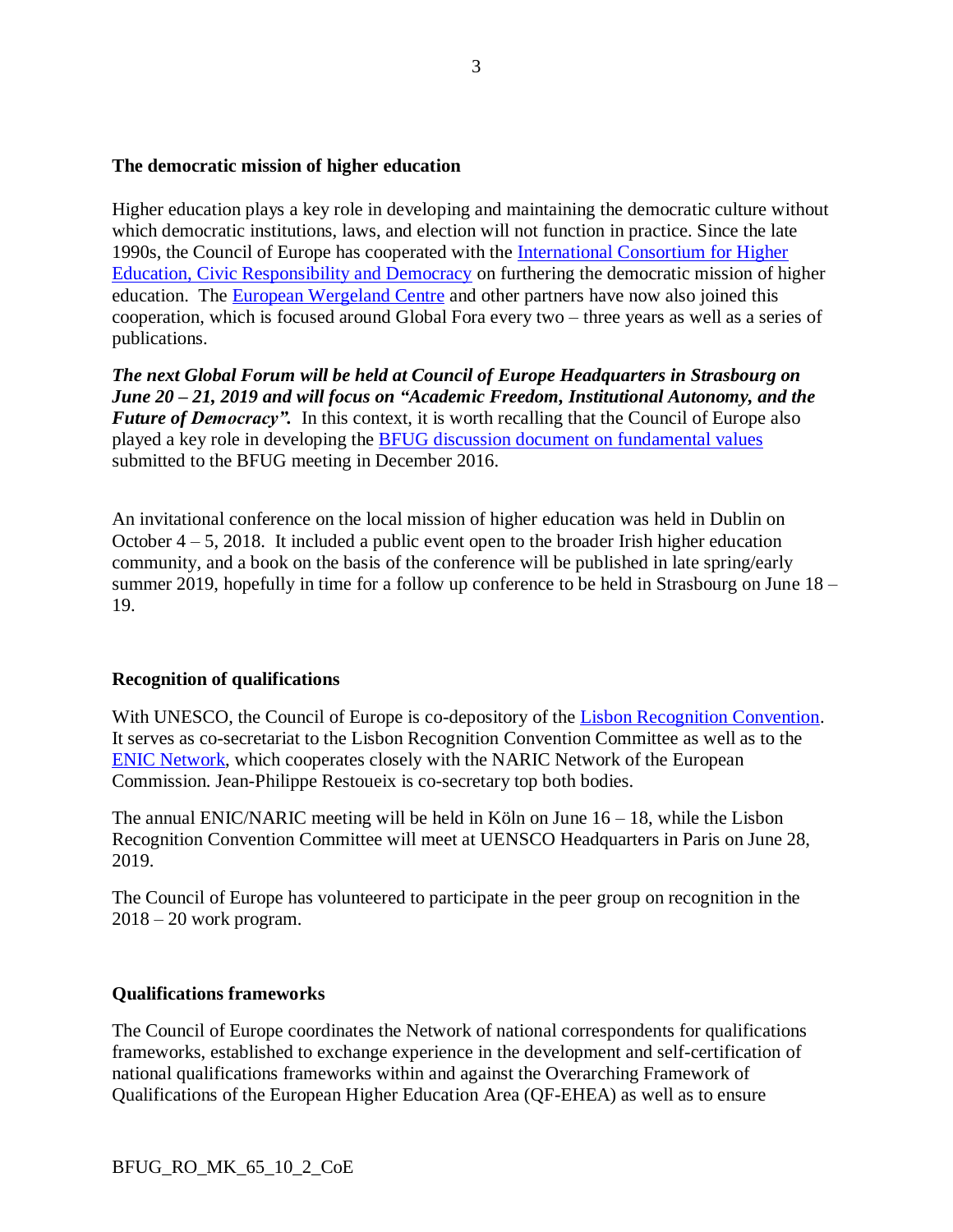coherence between the QF-EHEA and the European Qualifications Framework for lifelong learning (EQF).

The next meeting of the Network will be held in Strasbourg in early September, most likely September 5, and most likely end-on with a meeting of the QF per group.

#### **Capacity building and advice to new members**

The Council of Europe has traditionally played an important role in advising and assisting newer and prospective members of the EHEA. In addition to individual requests for advice, which tend to focus on structural reforms, several [capacity building](https://www.coe.int/en/web/education/capacity-building) projects may be of interest to higher education, possibly in particular the [regional joint programs with the EU.](https://www.coe.int/en/web/education/regional-joint-programmes-with-the-european-union)

# **Education provision for refugees**

The Lisbon Recognition Convention Committee adopted a [Recommendation](https://www.coe.int/en/web/education) on the recognition of [qualifications](https://www.coe.int/en/web/education) held by refugees, displaced persons, and persons in a refugee-like situation at an extraordinary meeting in Strasbourg on November 14, 2017. The Recommendation and its Explanatory memorandum are accessible in the four languages of the Convention: English French, Russian, and Spanish.

The European [Qualifications](https://www.coe.int/en/web/education/recognition-of-refugees-qualifications) Passport for Refugees (EQPR) aims to facilitate the recognition of qualifications held by refugees even when these cannot be adequately documented. The project has relied on the strong participation of the ENICs of Greece, Italy, Norway and the United Kingdom. The methodology used for issuing the EQPR has successfully been tested thanks to on site and online evaluation sessions.

Following the first phase, conducted in 2017, a three year follow-up project was launched at a conference in Athens on 28 March 2018. This project will be implemented in 2018 – 20 with the support of existing and additional partners, to further develop the methodology for assessing and describing refugees' qualifications in a common format and to gain broad acceptance for the EQPR so that neither refugees nor public authorities need to repeat the assessment process if and when refugees move to new countries. The new partners include the Italian Ministry of Education, the ENICs of Armenia, Canada, France, Germany and the Netherlands as well as a stronger role for the UNHCR. Italy, Norway, and Greece have already made contributions to the second phase of this project.

A [documentary](https://www.coe.int/en/web/education) describes the European Qualifications Passport for Refugees and its benefit on refugees' lives. The first evaluation session held in France (Strasbourg, February 25 – March 1) and a public event held at Strasbourg City Hall in cooperation with the UNHCR and the City of Strasbourg gave rise to a second [documentary](https://www.coe.int/en/web/education/video-education-the-key-to-integration) emphasizing education as the key to integration.